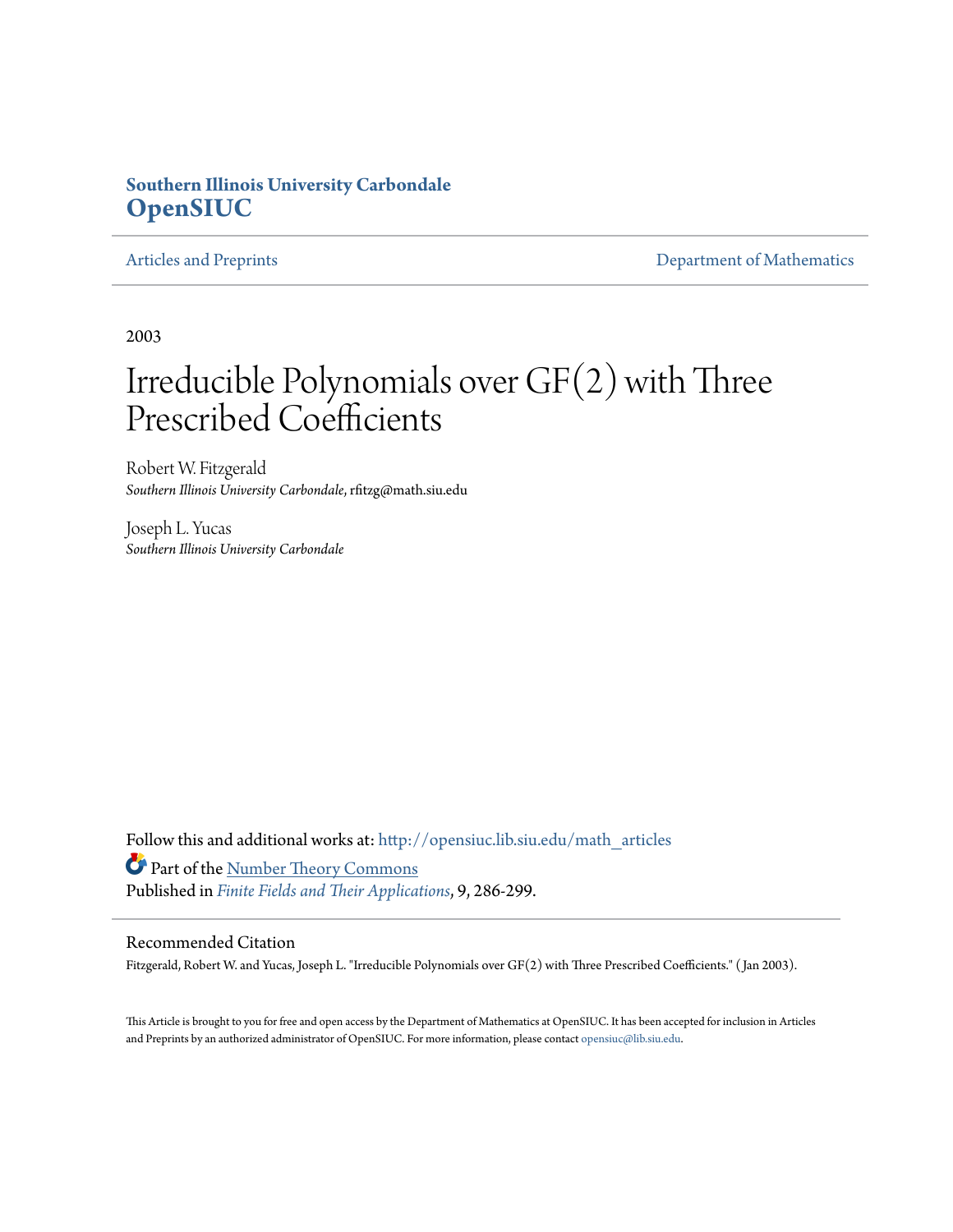## IRREDUCIBLE POLYNOMIALS OVER GF(2) WITH THREE PRESCRIBED COEFFICIENTS

ROBERT W. FITZGERALD Joseph L. Yucas

Southern Illinois University

ABSTRACT. For an odd positive integer  $n$ , we determine formulas for the number of irreducible polynomials of degree *n* over  $GF(2)$  in which the coefficients of  $x^{n-1}$ ,  $x^{n-2}$  and  $x^{n-3}$  are specified in advance. Formulas for the number of elements in  $GF(2<sup>n</sup>)$  with the first three traces specified are also given.

Let q be a prime power and let  $GF(q)$  be a finite field with q elements. A classical result (see [6, 3.25]) gives the number,  $P_q(n)$ , of monic, irreducible polynomials of degree n over  $GF(q)$ :

$$
P_q(n) = \frac{1}{n} \sum_{d|n} \mu(d) q^{n/d},
$$

where  $\mu$  is the Möbius function. This has been refined several times by counting the number  $P_q(n, \epsilon_1, \epsilon_2, \ldots, \epsilon_k)$  of monic irreducible polynomials over  $GF(q)$  with the first k coefficients being the prescribed values  $\epsilon_1, \ldots, \epsilon_k$ . We are writing polynomials here as

$$
p(x) = xn + a1xn-1 + a2xn-2 + \dots + an-1x + an.
$$

Carlitz [1] gave a formula for  $P_q(n, \epsilon_1)$ . Kuz'min [5] extended this to a formula for  $P_q(n, \epsilon_1, \epsilon_2)$ . This was re-discovered, for the case  $q = 2$ , in [2] which also introduced the connection with higher traces. The same connection was used in [8] to get a formula for  $P_q(n, \epsilon_1, \epsilon_2, \epsilon_3)$  when  $q = 2$  and n is even. We complete this case, getting a formula for  $P_q(n, \epsilon_1, \epsilon_2, \epsilon_3)$  when  $q = 2$  and n is odd. The proof is quite different and depends on computations with quadratic forms.

The higher traces are defined as follows. Let F be any field and let  $K/F$  be a separable extension of degree n. Let  $\sigma_0, \ldots, \sigma_{n-1}$  be the monomorphisms from K into the algebraic closure of F. Then define for  $\alpha \in K$ :

$$
tr_1(\alpha) = \sum_{i=0}^{n-1} \sigma_i(\alpha)
$$
  
\n
$$
tr_2(\alpha) = \sum_{0 \le i < j \le n-1} \sigma_i(\alpha) \sigma_j(\alpha)
$$
  
\n
$$
tr_3(\alpha) = \sum_{0 \le i < j < k \le n-1} \sigma_i(\alpha) \sigma_j(\alpha) \sigma_k(\alpha)
$$

Typeset by  $\mathcal{A}_{\mathcal{M}}$ S-T<sub>F</sub>X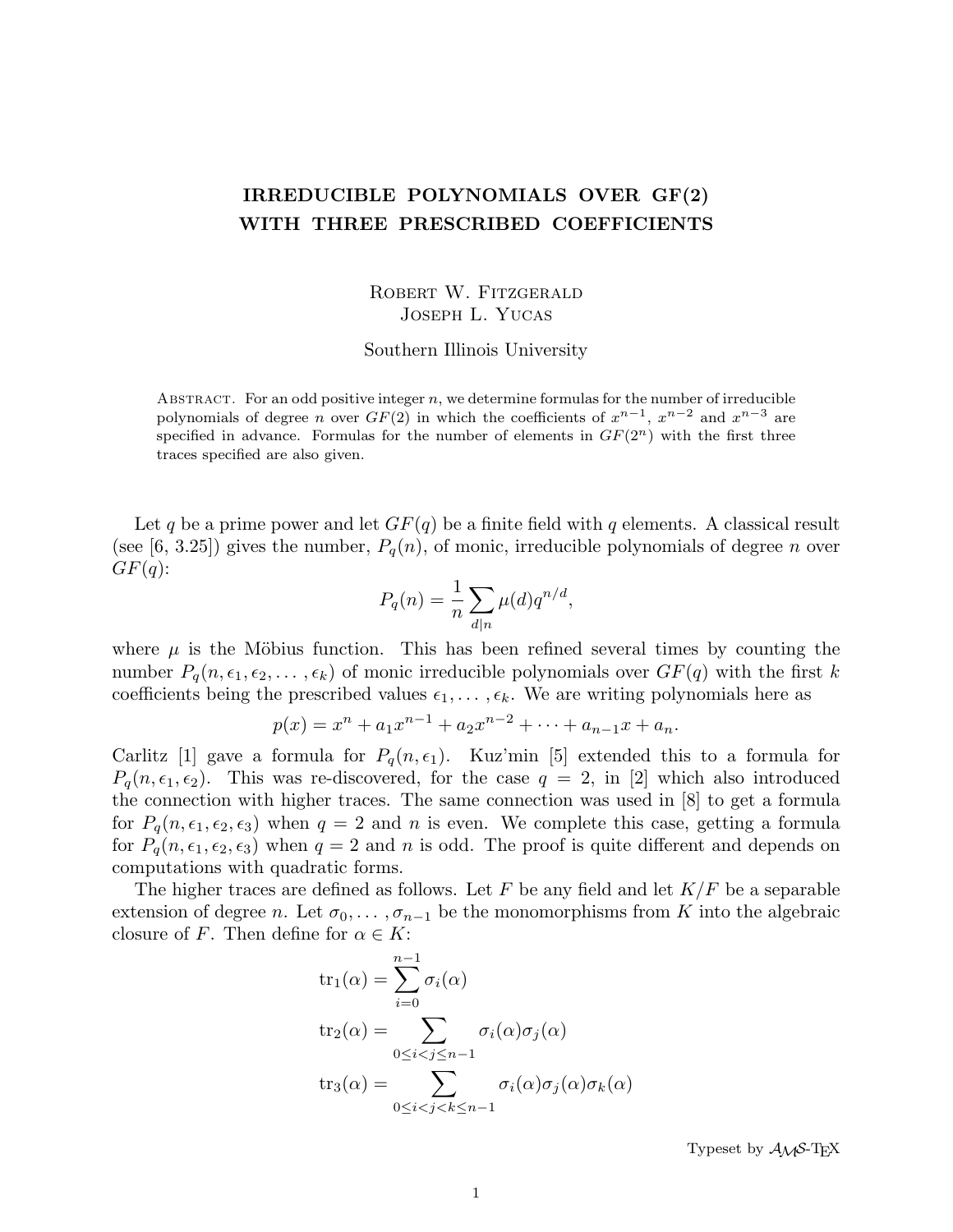In our case  $(q = 2)$ ,  $\sigma_i(x) = x^{2^i}$ .

We fix odd  $n = 2m + 1$  and set  $K = GF(2^n)$ . We will only work over  $GF(2)$  so we will drop the subscript on the P from  $P_2(n, \epsilon_1, \epsilon_2, \epsilon_3)$ . Let  $F(n, \epsilon_1, \epsilon_2, \epsilon_3)$  denote the number of elements x in K with  $tr_i(x) = \epsilon_i$  for  $1 \leq i \leq 3$  (note that each  $\epsilon_i$  is 0 or 1). A Möbius inversion-type argument in [8] gives formulas for  $P(n, \epsilon_1, \epsilon_2, \epsilon_3)$  in terms of  $F(n, \epsilon_1, \epsilon_2, \epsilon_3)$ so we will concentrate on evaluating the  $F$ 's.

1. Identities.

Set  $Q = \text{tr}_2 + \text{tr}_3$ . We also define maps  $B_i : K \times K \to F$  as follows:

$$
B_2(\alpha, \beta) = \text{tr}_2(\alpha + \beta) + \text{tr}_2(\alpha) + \text{tr}_2(\beta)
$$
  
\n
$$
B_3(\alpha, \beta) = \text{tr}_3(\alpha + \beta) + \text{tr}_3(\alpha) + \text{tr}_3(\beta)
$$
  
\n
$$
B_Q(\alpha, \beta) = Q(\alpha + \beta) + Q(\alpha) + Q(\beta) = B_2(\alpha, \beta) + B_3(\alpha, \beta).
$$

Special cases of the following are known, see [4, 0.2] and [8, Proposition 10].

**Lemma 1.1.** (1)  $B_2(\alpha, \beta) = tr_1(\alpha)tr_1(\beta) + tr_1(\alpha\beta)$ . (2)  $B_3(\alpha, \beta) = tr_2(\alpha)tr_1(\beta) + tr_1(\alpha)tr_2(\beta) + tr_1(\alpha\beta^2 + \alpha^2\beta) + tr_1(\alpha\beta)tr_1(\alpha + \beta).$ 

*Proof.* (1) To save on superscripts, we set  $x_i = x^{2^i}$ . Then

$$
B_2(\alpha, \beta) = \sum_{0 \le i < j \le n-1} [(\alpha + \beta)_i (\alpha + \beta)_j + \alpha_i \alpha_j + \beta_i \beta_j]
$$
  
= 
$$
\sum_{i \ne j} \alpha_i \beta_j
$$
  
= 
$$
\sum_{i=0}^{n-1} \alpha_i \sum_{j \ne i} \beta_j
$$
  
= 
$$
\sum_{i=0}^{n-1} \alpha_i (\text{tr}_1(\beta) + \beta_i)
$$
  
= 
$$
\text{tr}_1(\alpha) \text{tr}_1(\beta) + \text{tr}_1(\alpha \beta).
$$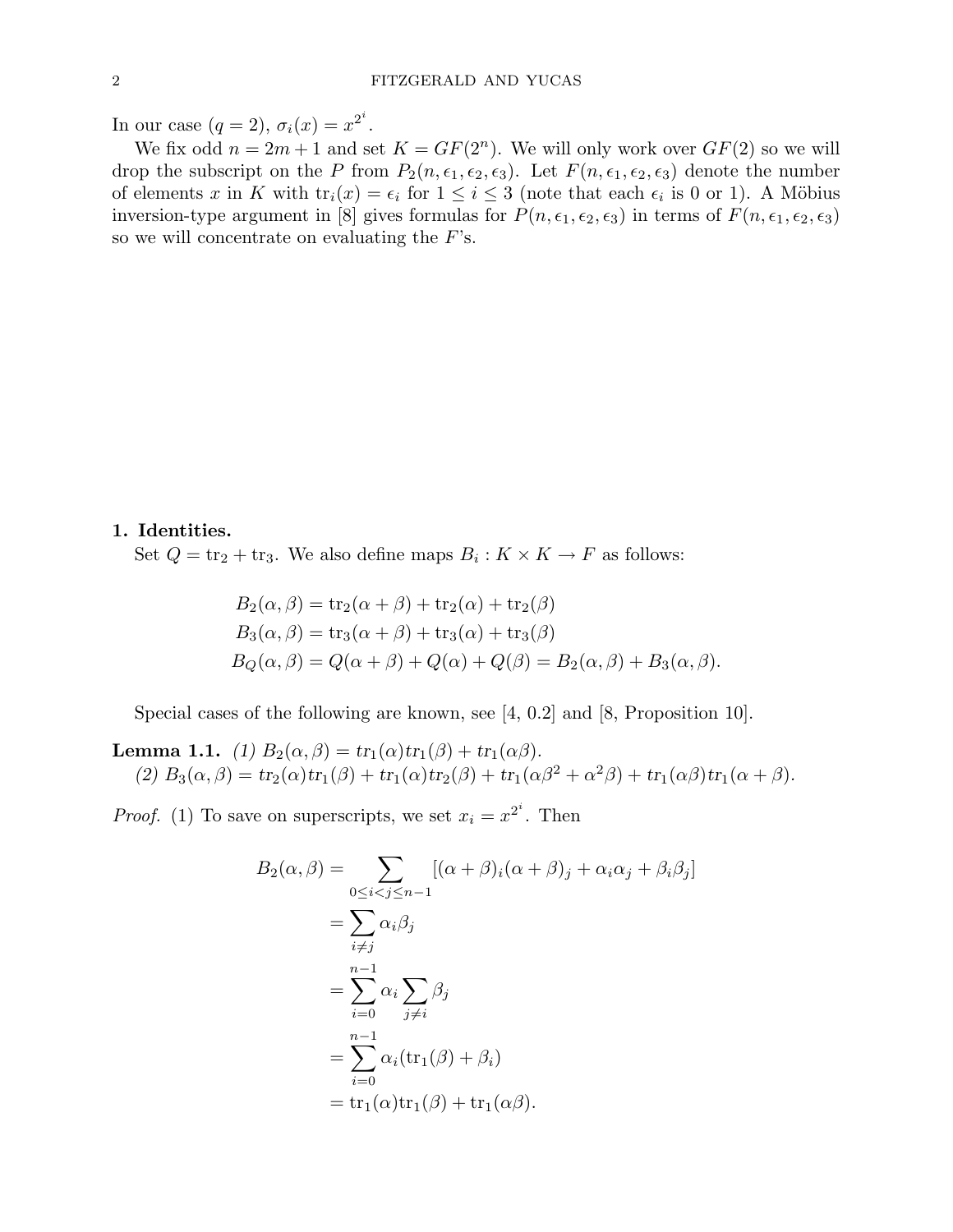(2)

$$
B_3(\alpha, \beta) = \sum_{0 \le i < j < k \le n-1} \left[ \alpha_i \alpha_j \beta_k + \alpha_i \beta_j \alpha_k + \beta_i \alpha_j \alpha_k + \alpha_i \beta_j \beta_k + \beta_i \alpha_j \beta_k + \beta_i \beta_j \alpha_k \right]
$$
\n
$$
= \sum_{k=0}^{n-1} \left( \sum_{\substack{i < j \\ i,j \neq k}} \alpha_i \alpha_j \right) \beta_k + \sum_{i < j} \left( \sum_{k \neq i,j} \alpha_k \right) \beta_i \beta_j
$$
\n
$$
= \sum_{k=0}^{n-1} \left[ \text{tr}_2(\alpha) + \alpha_k \sum_{i \neq k} \alpha_i \right] \beta_k + \sum_{i < j} \left[ \text{tr}_1(\alpha) + \alpha_i + \alpha_j \right] \beta_i \beta_j
$$
\n
$$
= \text{tr}_2(\alpha) \text{tr}_1(\beta) + \text{tr}_1(\alpha) \text{tr}_1(\alpha \beta) + \text{tr}_1(\alpha^2 \beta)
$$
\n
$$
+ \text{tr}_1(\alpha) \text{tr}_2(\beta) + \text{tr}_1(\alpha \beta^2) + \text{tr}_1(\alpha \beta) \text{tr}_1(\beta)
$$
\n
$$
= \text{tr}_2(\alpha) \text{tr}_1(\beta) + \text{tr}_1(\alpha) \text{tr}_2(\beta) + \text{tr}_1(\alpha \beta^2 + \alpha^2 \beta) + \text{tr}_1(\alpha \beta) \text{tr}_1(\alpha + \beta).
$$

 $\Box$ 

Recall that K is a finite field of characteristic 2. In particular,  $K = K^2$ . Set  $K_1 =$  $\ker(\text{tr}_1).$ 

**Definition.** Let  $\psi_2 : K_1 \to K$  be  $\psi_2(\alpha) = \sqrt{\alpha} + \alpha^2$ . Let  $\psi_3 : K_1 \to K$  be  $\psi_3(\alpha) =$  $\overline{\alpha} + \alpha + \alpha^2$ .

**Lemma 1.2.** For  $\alpha, \beta \in K_1$  we have:

(1)  $B_2(\alpha, \beta) = tr_1(\alpha\beta)$ . (2)  $B_3(\alpha, \beta) = \text{tr}_1(\psi_2(\alpha)\beta)$ (3)  $B_Q(\alpha, \beta) = tr_1(\psi_3(\alpha)\beta).$ 

*Proof.* (1) is clear form  $(1.1)$ . For  $(2)$ ,  $(1.1)$  gives

$$
B_3(\alpha, \beta) = \text{tr}_1(\alpha^2 \beta + \alpha \beta^2)
$$
  
= 
$$
\text{tr}_1(\alpha^2 \beta + (\sqrt{\alpha} \beta)^2)
$$
  
= 
$$
\text{tr}_1(\alpha^2 \beta + \sqrt{\alpha} \beta)
$$
  
= 
$$
\text{tr}_1(\psi_2(\alpha)\beta).
$$

And lastly,  $B_Q(\alpha, \beta) = \text{tr}_1(\alpha\beta) + \text{tr}_1(\psi_2(\alpha)\beta)$ .  $\Box$ 

We note that it is only for  $GF(2)$  that  $\psi_2$  and  $\psi_3$  are linear.

### Lemma 1.3.

- (1)  $\psi_2: K_1 \to K_1$  is an isomorphism.
- (2) If 3 does not divide n then  $\psi_3: K_1 \to K_1$  is an isomorphism.
- (3) If 3 does divide n then  $\ker(\psi_3)$  has order 4.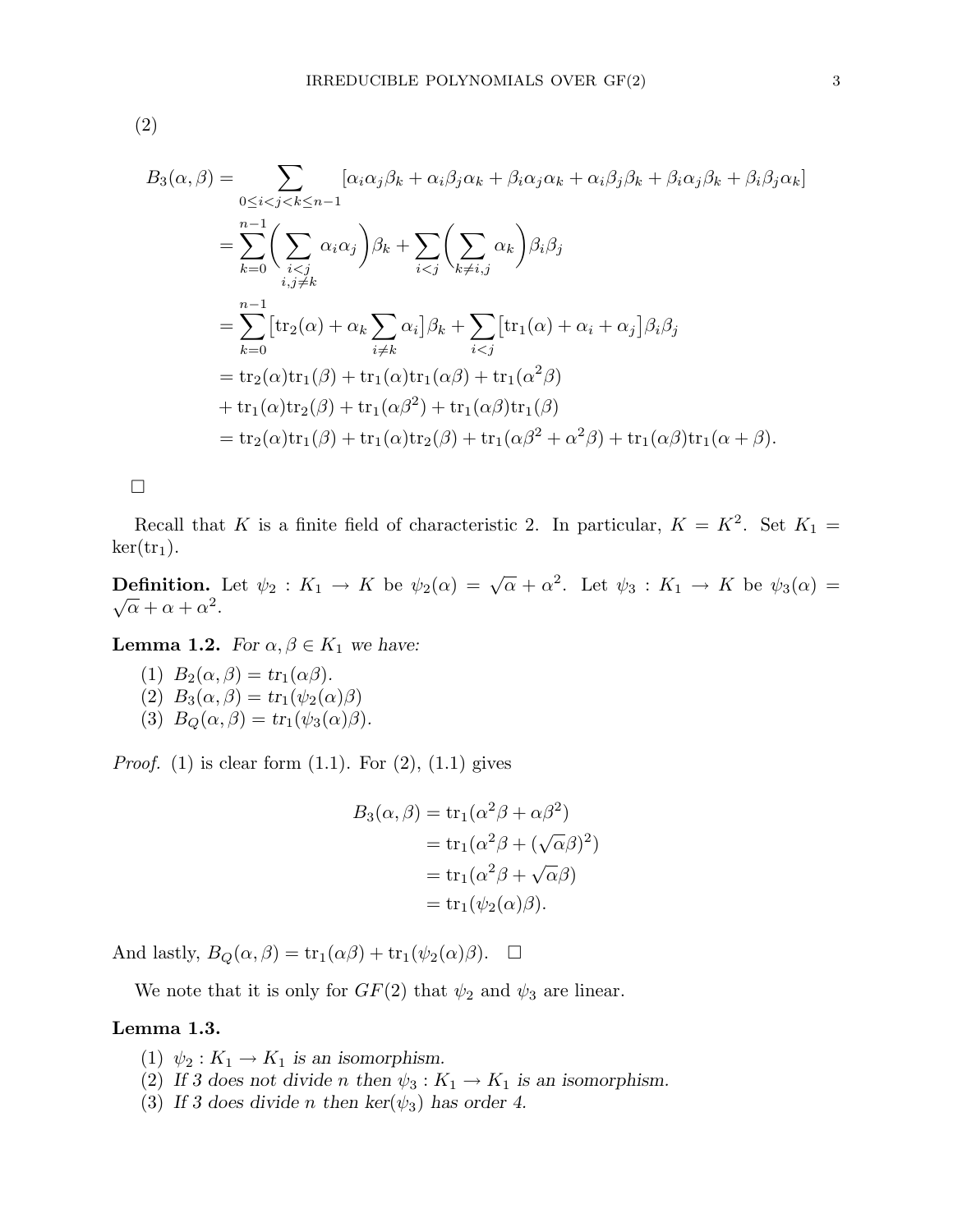*Proof.* (1) Since  $\text{tr}_1(\alpha) = \text{tr}_1(\alpha^2)$  we have that  $\psi_2$  maps into  $K_1$ . Say  $\alpha \in \text{ker}\psi_2$  and let  $\beta^2 = \alpha$ . Then  $\beta + \beta^4 = 0$ . But  $x + x^4 = x(x+1)(x^2 + x + 1)$  and  $x^2 + x + 1$  has no roots in K as  $[K : F]$  is odd. Hence only 0 and 1 are sent to 0 by  $\psi_2$  and  $1 \notin K_1$ . Thus  $\psi_2$  is injective and so an isomorphism.

(2) First  $\mathrm{tr}_1(\sqrt{\alpha} + \alpha + \alpha^2) = \mathrm{tr}_1(\alpha)$ , so  $\psi_3$  maps  $K_1$  into  $K_1$ . Say  $\alpha \in \mathrm{ker}\psi_3$  and let  $β<sup>2</sup> = α$ . Then  $β + β<sup>2</sup> + β<sup>4</sup> = 0$ . But  $x + x<sup>2</sup> + x<sup>4</sup> = x(1 + x + x<sup>3</sup>)$  and the cubic has no roots in K if 3 does not divide n. So  $\psi_3$  is an isomorphism.

(3) As above, ker( $\psi_3$ ) consists of the roots of  $x + x^2 + x^4$  and so has order 4.  $\Box$ 

**Lemma 1.4.** For  $\alpha \in K_1$ ,  $tr_3(\alpha) = tr_1(\alpha^3)$ .

*Proof.* Again let  $\alpha_i$  denote  $\alpha^{2^i}$ . We first note that

$$
tr_3(\alpha) = \sum_{i=1}^{n-2} \sum_{j=i+1}^{n-1} tr_1(\alpha \alpha_i \alpha_j).
$$

Namely, each term  $\alpha_a \alpha_b \alpha_c$  occurs three times, once each in the sums for  $\text{tr}_1(\alpha \alpha_{b-a} \alpha_{c-a})$ ,  $\text{tr}_1(\alpha \alpha_{c-b} \alpha_{a+n-b})$  and  $\text{tr}_1(\alpha \alpha_{a+n-c} \alpha_{b+n-c})$ . Thus

$$
tr_3(\alpha) = tr_1(\alpha \sum_{i=1}^{n-2} \sum_{j=i+1}^{n-1} \alpha_i \alpha_j)
$$
  
= 
$$
tr_1(\alpha (tr_2(\alpha) - \alpha \sum_{i=1}^{n-1} \alpha_i))
$$
  
= 
$$
tr_1(\alpha (tr_2(\alpha) - \alpha (tr_1(\alpha) - \alpha)))
$$
  
= 
$$
tr_1(\alpha tr_2(\alpha) + \alpha^3) \text{ since } \alpha \in K_1
$$
  
= 
$$
tr_2(\alpha) tr_1(\alpha) + tr_1(\alpha^3) = tr_1(\alpha^3).
$$

¤

#### 2. Quadratic forms.

Over any field of characteristic 2 a quadratic form on an  $F$ -vector space V is a map  $q: V \to F$  such that (1)  $q(\lambda v) = \lambda^2 q(v)$  and (2)  $b_q(v, w) \equiv q(v + w) - q(v) - q(w)$  is a symmetric bilinear form. We say q is non-degenerate if  $b_q$  is, namely,  $b_q(v, w) = 0$  for all  $w \in V$  implies  $v = 0$ . Note that  $b_q$  is alternating, namely that  $b_q(v, v) = 0$  for all  $v \in V$ .

The non-degenerate , alternating, symmetric bilinear forms are necessarily even dimensional and have a symplectic basis  $\{e_i, f_i\}, 1 \le i \le m$ , meaning

$$
b_q(e_i, e_j) = 0
$$
  
\n
$$
b_q(e_i, f_j) = \delta_{ij}
$$
  
\n
$$
b_q(f_i, f_j) = 0.
$$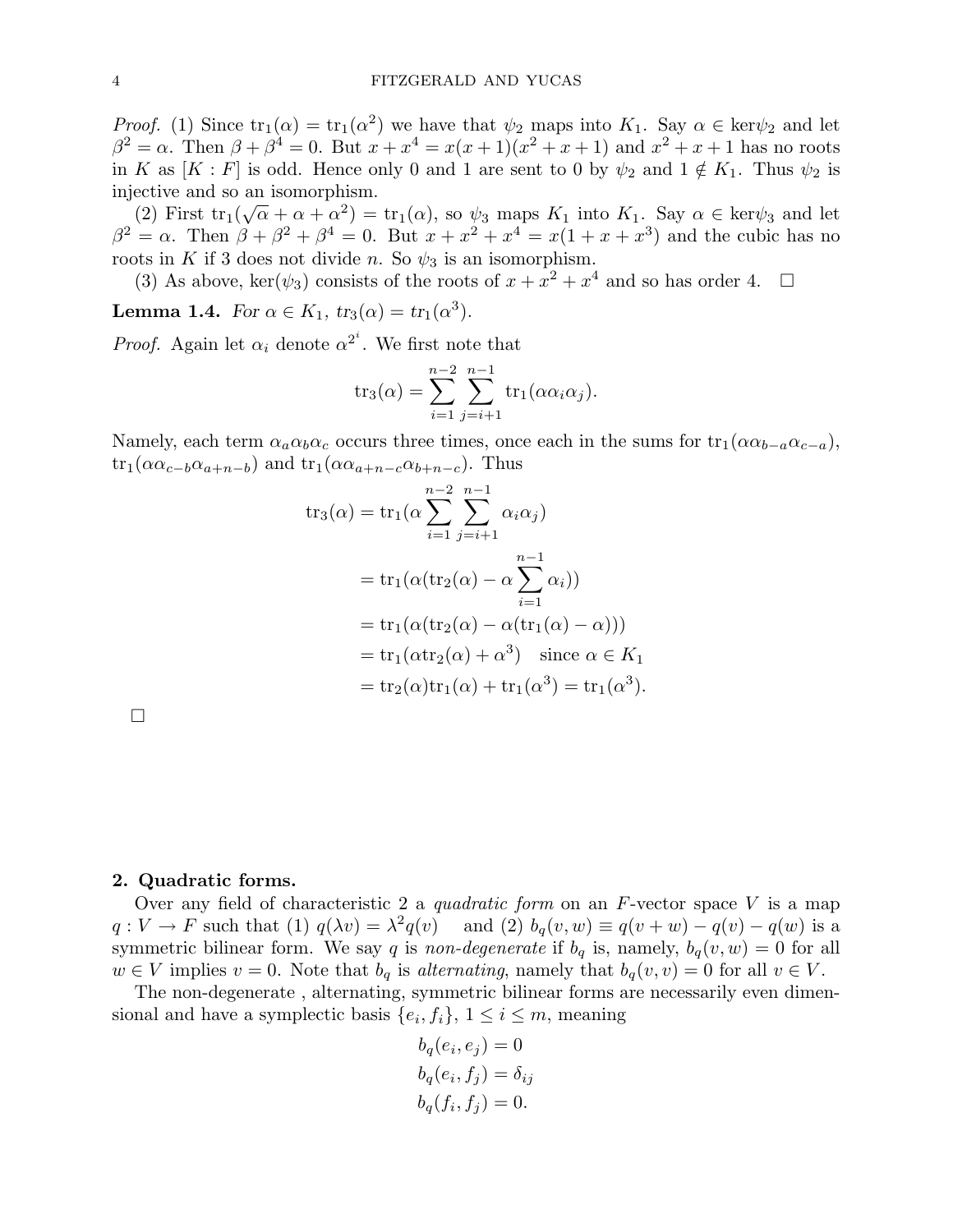See [7, Chapter 9, Section 4] for further details.

We continue to assume  $F = GF(2)$ , since only in this case is condition (1) of a quadratic form satisfied by  $tr_3$ .

#### Lemma 2.1.

- (1)  $tr_2$ ,  $tr_3$  and Q are quadratic forms  $K_1 \rightarrow GF(2)$ .
- (2)  $tr_2$  and  $tr_3$  are non-degenerate.
- (3) Q is non-degenerate if 3 does not divide n. If 3 does divide n then the radical of Q is  $C \equiv \ker \psi_3$  and Q is non-degenerate on  $K_1/C$ .

*Proof.* (1) follows from (1.2). The trace form,  $\alpha, \beta \rightarrow \text{tr}_1(\alpha\beta)$  is non-degenerate by [6, 2.24. Hence (2) and (3) follow from  $(1.3)$ .  $\Box$ 

We use the notation  $sp(S)$  for the linear span of a set S.

**Lemma 2.2.** Let q be a non-degenerate  $2m$ -dimensional quadratic form over  $GF(2)$ . Set  $B = b_q$ . Suppose U is an m-dimensional subspace with  $B(u, u') = 0$  for all  $u, u' \in U$ . Then any basis of U can be extended to a symplectic basis  $\{u_i, v_i\}$ ,  $1 \le i \le m$ . Moreover,  $v_1$  can be taken to be any vector in  $sp(u_2,\ldots,u_m)^{\perp} \setminus U$ .

*Proof.* Let  $u_1, \ldots, u_m$  be a basis of U. Now  $U \subset sp(u_2, \ldots, u_m)^{\perp}$  and  $\dim sp(u_2, \ldots, u_m)^{\perp}$ is  $m + 1$ . So write

$$
\mathrm{sp}(u_2,\ldots,u_m)^{\perp}=U\oplus v,
$$

for some v. Set  $v_1 = v$ . Then  $B(u_i, v_1) = 0$  for all  $i \geq 2$ . Also  $B(u_1, v_1) = 1$ , else  $v_1 \in U^{\perp} = U$ , a contradiction.

Suppose we have constructed  $v_1, \ldots v_k$  with  $B(v_i, v_j) = 0$  and  $B(u_i, v_j) = \delta_{ij}$ . As before,

$$
\mathrm{sp}(u_1,\ldots,u_k,u_{k+2},\ldots,u_m)^{\perp}=U\oplus r,
$$

for some r. Set  $S = \{i : 1 \le i \le k \mid B(v_i, r) = 1\}$  and let

$$
v_{k+1} = r + \sum_{i \in S} u_i.
$$

We check that this works.  $B(u_i, v_{k+1}) = 0$  for all  $i \neq k+1$ . Then  $B(u_{k+1}, v_{k+1}) = 1$ , else  $v_{k+1} \in U^{\perp} = U$  while  $r \notin U$ . If  $j \notin S$  then

$$
B(v_j, v_{k+1}) = B(v_j, r) + \sum_{i \in S} B(v_i, u_j) = 0.
$$

If  $j \in S$  then

$$
B(v_j, v_{k+1}) = B(v_j, r) + \sum_{i \in S} B(v_i, u_j)
$$
  
=  $B(v_j, r) + B(v_j, u_j) = 1 + 1 = 0.$ 

¤

Let  $N(f = a)$  denote the number of solutions to  $f = a$ . Let  $mH = x_1y_1 + \cdots + x_my_m$ . We will use:

(2.3) 
$$
N(mH = \alpha) = \begin{cases} 2^{2m-1} + 2^{m-1}, & \text{if } \alpha = 0 \\ 2^{2m-1} - 2^{m-1}, & \text{if } \alpha = 1. \end{cases}
$$

This is [6, 6.32]. It can be proven directly by a simple induction argument.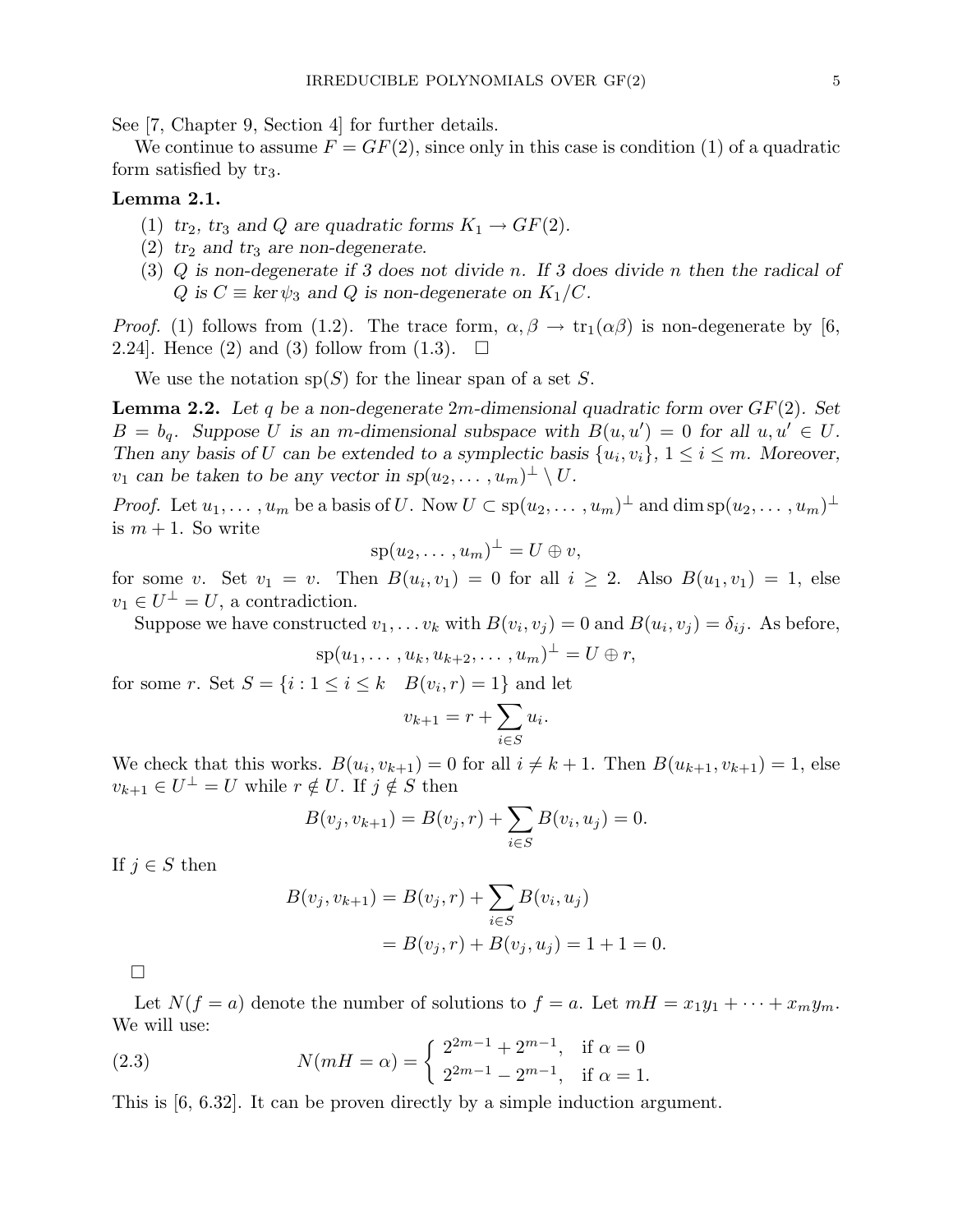**Lemma 2.4.** Let q be a 2m-dimensional, non-degenerate quadratic form. Let U be an m-dimensional space with  $b_q(u, u') = 0$  for all  $u, u' \in U$ . Suppose  $\{u_1, \ldots, u_m\}$  is a basis of U with  $q(u_1) = 1$  and  $q(u_i) = 0$  for  $2 \leq i \leq m$ . Let  $v_1 \in sp(u_2, \ldots, u_m)^\perp \setminus U$ . Then:

$$
N(q = 0) = \begin{cases} 2^{2m-1} + 2^{m-1}, & \text{if } q(v_1) = 0 \\ 2^{2m-1} - 2^{m-1}, & \text{if } q(v_1) = 1. \end{cases}
$$

*Proof.* This can be deduced from  $[6, 6.32]$  but a direct proof is no more difficult. Extend  $\{u_1, \ldots, u_m, v_1\}$  to a symplectic basis  $\{u_i, v_i\}$ , which is possible by (2.2). For  $z = \sum x_i u_i +$  $\sum y_i v_i$  we have:

$$
q(z) = x_1^2 + \sum_{i=1}^m x_i y_i + \sum_{i=1}^m q(v_i) y_i^2.
$$

Note that  $x^2$  and x are equal as functions over  $GF(2)$  so that

$$
q(z) = x_1 + x_1y_1 + q(v_1)y_1 + \sum_{i=2}^{m} (x_i + q(v_i))y_i
$$

.

If  $q(v_1) = 0$  then  $q(z) = x_1(1 + y_1) + \sum_{i=1}^{n} (x_i + q(v_i))y_i$ . Hence  $N(q = 0) = N(mH = 0)$ . Apply (2.3). If  $q(v_1) = 1$  then

$$
q(z) = 1 + (1 + x_1)(1 + y_1) + \sum_{i=2}^{m} (x_i + q(v_i))y_i.
$$

So  $N(q = 0) = N(mH = 1)$ . Apply (2.3).  $\square$ 

We note that  $q(v_1)$  is the Arf invariant of q, see [7, Chapter 9, section 4]. For  $i = 2, 3, Q$  write  $\text{perp}_i(S)$  for  $\{v \in K_1 : B_i(v, s) = 0 \text{ for all } s \in S\}.$ We will construct, in the next section, elements  $u_1, \ldots, u_m, x_1, y_2, z_1 \in K_1$  such that

- (1)  $B_2(u_i, u_j) = 0 = B_3(u_i, u_j)$  for all  $i, j = 1, ..., m$ .
- (2)  $\text{tr}_2(u_1) = \text{tr}_3(u_2) = 1.$
- (3)  $\text{tr}_3(u_1) = \text{tr}_2(u_2) = 0.$
- (4)  $\text{tr}_2(u_i) = 0 = \text{tr}_3(u_i)$  for all  $3 \leq i \leq m$ .
- (5)  $x_1 \in \text{perp}(u_2, \ldots, u_m) \setminus U$ , where U is the span of  $u_1, \ldots, u_m$ .
- (6)  $y_2 \in \text{perp}_3(u_1, u_3, \ldots, u_m) \setminus U$ .
- (7)  $z_1 \in \text{perp}_Q(u_2, \ldots, u_m) \setminus U$ .

Now Q is degenerate if 3 divides n (2.1). Let  $\bar{v}$  denote  $v + C$  and let  $\bar{Q}$  denote the map induced by Q on  $\overline{K}_1 = K_1/C$ . When 3 divides n we require two additional properties of our construction:

- (8)  $|C \cap U| = 2$  with the non-zero element  $\gamma$  of  $C \cap U$  satisfying  $\gamma + u_1 \in sp(u_2, \ldots u_m)$ .
- (9)  $\bar{z}_2 \in \text{perp}_{\bar{Q}}(\bar{u}_3, \ldots, \bar{u}_m) \setminus \bar{U}$ .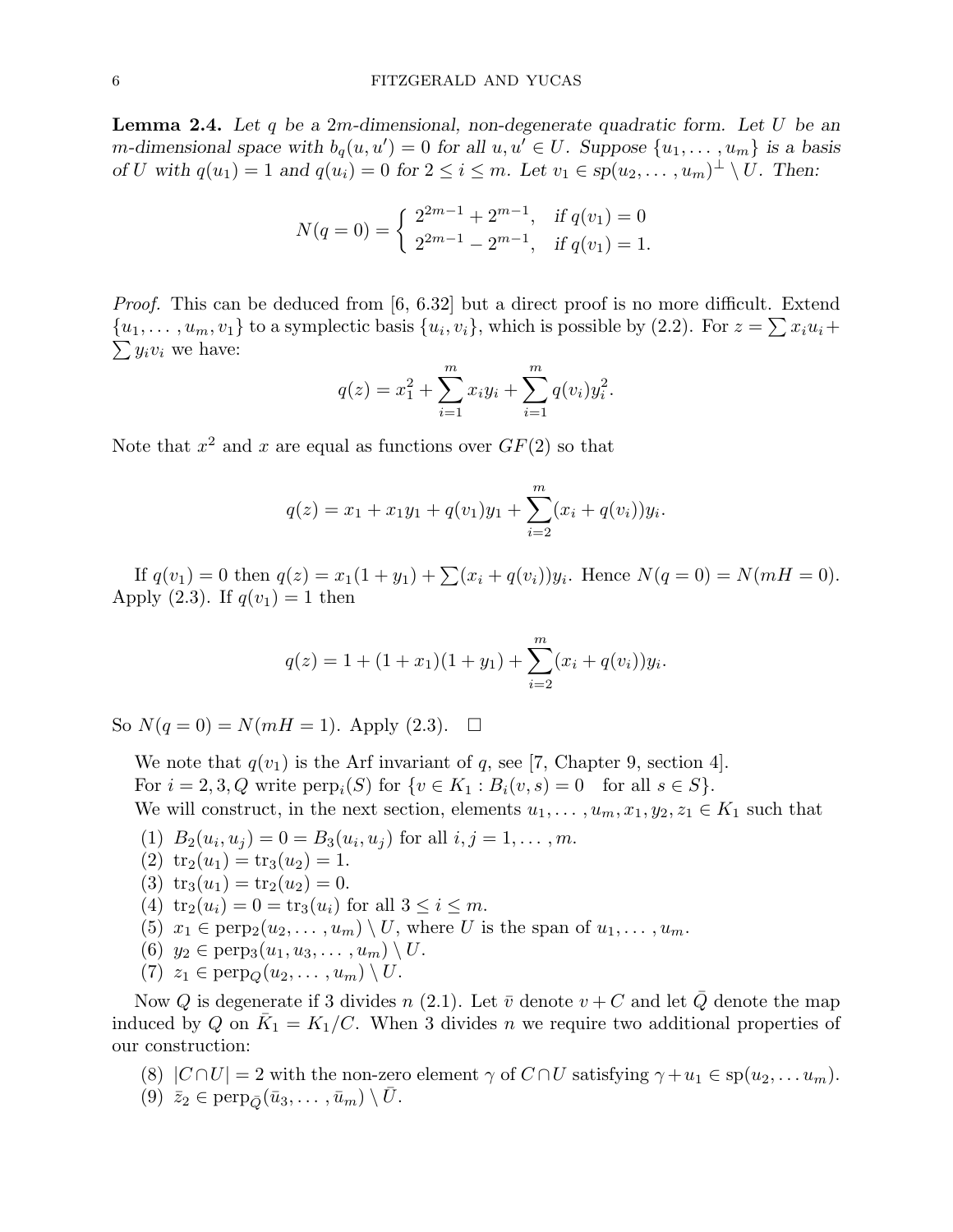**Proposition 2.5.** Let  $n \geq 7$  and assume we have constructed elements in  $K_1$  satisfying  $(1)-(9)$ . If 3 does not divide *n* then:

$$
F(n,0,0,0) = 2^{2m-2} + 3 \cdot 2^{m-2} - (tr_2(x_1) + tr_3(y_2) + Q(z_1))2^{m-1}
$$
  
\n
$$
F(n,0,0,1) = 2^{2m-2} - 2^{m-2} + (-tr_2(x_1) + tr_3(y_2) + Q(z_1))2^{m-1}
$$
  
\n
$$
F(n,0,1,0) = 2^{2m-2} - 2^{m-2} + (tr_2(x_1) - tr_3(y_2) + Q(z_1))2^{m-1}
$$
  
\n
$$
F(n,0,1,1) = 2^{2m-2} - 2^{m-2} + (tr_2(x_1) + tr_3(y_2) - Q(z_1))2^{m-1}.
$$

If 3 divides n then:

$$
F(n,0,0,0) = 2^{2m-2} + 2^m - (tr_2(x_1) + tr_3(y_2) + 2\overline{Q}(\overline{z}_2))2^{m-1}
$$
  
\n
$$
F(n,0,0,1) = 2^{2m-2} - 2^{m-1} + (-tr_2(x_1) + tr_3(y_2) + 2\overline{Q}(\overline{z}_2))2^{m-1}
$$
  
\n
$$
F(n,0,1,0) = 2^{2m-2} - 2^{m-1} + (tr_2(x_1) - tr_3(y_2) + 2\overline{Q}(\overline{z}_2))2^{m-1}
$$
  
\n
$$
F(n,0,1,1) = 2^{2m-2} + (tr_2(x_1) + tr_3(y_2) - 2\overline{Q}(\overline{z}_2))2^{m-1}.
$$

Proof. (1) We first note that

$$
\{u_1, \ldots, u_m, x_1\} \text{ meets the hypotheses of (2.4) for } q = \text{tr}_2
$$

$$
\{u_2, u_1, u_3, \ldots, u_m, y_2\} \text{ meets the hypotheses of (2.4) for } q = \text{tr}_3
$$

$$
\{u_1, u_1 + u_2, u_3, \ldots, u_m, z_1\} \text{ meets the hypotheses of (2.4) for } q = Q.
$$

Applying (2.4) yields

$$
F(n,0,0,0) + F(n,0,0,1) = N(\text{tr}_2 = 0) = 2^{2m-1} + 2^{m-1} - 2\text{tr}_2(x_1)2^{m-1}
$$

$$
F(n,0,0,0) + F(n,0,1,0) = N(\text{tr}_3 = 0) = 2^{2m-1} + 2^{m-1} - 2\text{tr}_3(y_2)2^{m-1}
$$

$$
F(n,0,0,0) + F(n,0,1,1) = N(Q = 0) = 2^{2m-1} + 2^{m-1} - 2Q(z_1)2^{m-1}
$$

$$
F(n,0,0,0) + F(n,0,0,1) + F(n,0,1,0) + F(n,0,1,1) = 2^{2m}.
$$

The sum of the first three minus the fourth gives a formula for  $2F(n, 0, 0, 0)$ . The others are easily found.

(2) Here Q is degenerate. Note that  $\{\bar{u}_1, \bar{u}_3, \dots, \bar{u}_m, \bar{z}_2\}$  meets the hypothesis of (2.4) for  $q = Q$ . The two variables associated to C can take any value without affecting the value of Q. Hence

$$
N(Q = 0) = 4N(\bar{Q} = 0)
$$
  
= 4(2<sup>2(m-1)-1</sup> + 2<sup>(m-1)-1</sup> - 2\bar{Q}(\bar{z}\_2)2<sup>(m-1)-1</sup>)  
= 2<sup>2m-1</sup> + 2<sup>m</sup> - 2\bar{Q}(\bar{z}\_2)2<sup>m</sup>.

Replace the right-hand side of the third equation above with this expression and solve.  $\Box$ 

To complete the count we have: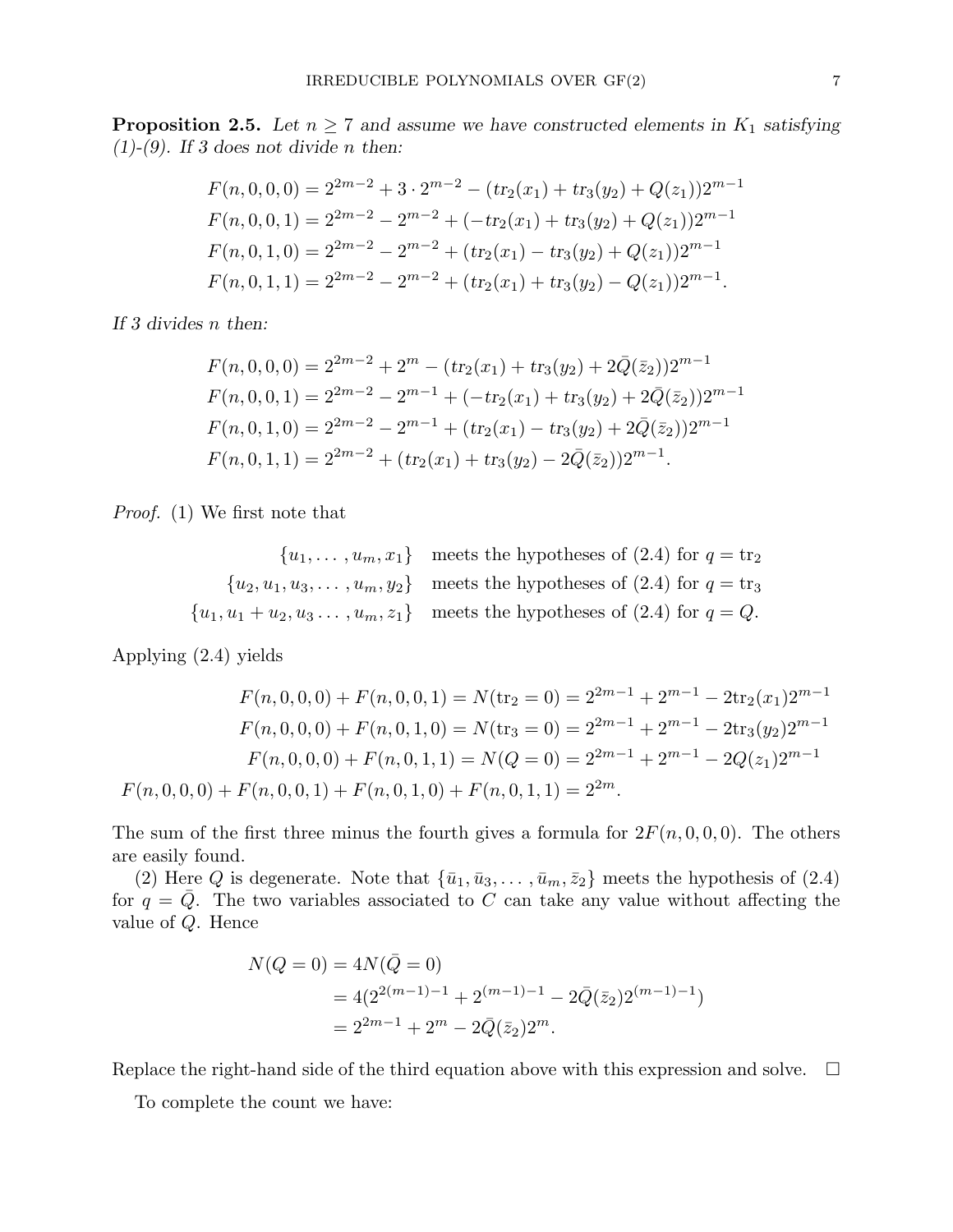#### Lemma 2.6.

$$
F(n,0,\epsilon_2,\epsilon_3) = \begin{cases} F(n,1,\epsilon_2,\epsilon_2+\epsilon_3), & \text{if } m \text{ is even} \\ F(n,1,1+\epsilon_2,1+\epsilon_2+\epsilon_3), & \text{if } m \text{ is odd.} \end{cases}
$$

*Proof.* From (1.1) we have for  $\alpha \in K_1$ 

$$
B_2(1, \alpha) = \text{tr}_1(1 \cdot \alpha) + \text{tr}_1(1)\text{tr}_1(\alpha) = 0.
$$
  
\n
$$
B_3(1, \alpha) = \text{tr}_2(1)\text{tr}_1(\alpha) + \text{tr}_2(\alpha)\text{tr}_1(1) + \text{tr}_1(\alpha^2 + \alpha)
$$
  
\n
$$
= \text{tr}_2(\alpha).
$$

Hence

$$
tr_2(1 + \alpha) = tr_2(1) + tr_2(\alpha)
$$
  
\n $tr_3(1 + \alpha) = tr_3(1) + tr_2(\alpha) + tr_3(\alpha).$ 

Since

$$
\text{tr}_2(1) \equiv \binom{n}{2} \pmod{2} \text{ and } \text{tr}_3(1) \equiv \binom{n}{3} \pmod{2},
$$

we have  $\text{tr}_2(1) = 1$  iff  $\text{tr}_3(1) = 1$  iff m is odd. The result follows.  $\Box$ 

#### 3. The construction.

We will now give an explicit construction of  $u_1, \ldots, u_m, x_1, y_2, z_1$  and  $\overline{z}_2$ . Let  $B =$  $\{\alpha, \alpha^2, \dots, \alpha^{2^{n-1}}\}\$ be a self-dual normal basis for K, see [3, 5.2.1] for the existence of such a basis. Here self-dual means that

$$
\operatorname{tr}_1(\alpha^{2^i}\alpha^{2^j}) = \delta_{ij}.
$$

We will use:

Proposition 3.1. Let  $\gamma = c_0\alpha + c_1\alpha^2 + \cdots + c_{n-1}\alpha^{2^{n-1}} \in K_1$ .

- (1)  $tr_1(\gamma) \equiv c_0 + c_1 + \cdots + c_{n-1} \pmod{2}$  is zero.
- (2)  $tr_2(\gamma) \equiv \frac{1}{2}$  $\frac{1}{2}(c_0 + c_1 + \cdots + c_{n-1}) \pmod{2}.$
- (3)  $tr_3(\gamma) \equiv c_{n-1}c_0 + c_0c_1 + c_1c_2 + \cdots + c_{n-2}c_{n-1} \pmod{2}.$

*Proof.* (1) is [2, Lemma 9]. (2) is implicit in [2]. Namely, [2, Theorem 5] gives

$$
tr_2(\gamma) \equiv \sum_{0 \le i < j < n} c_i c_j \pmod{2}.
$$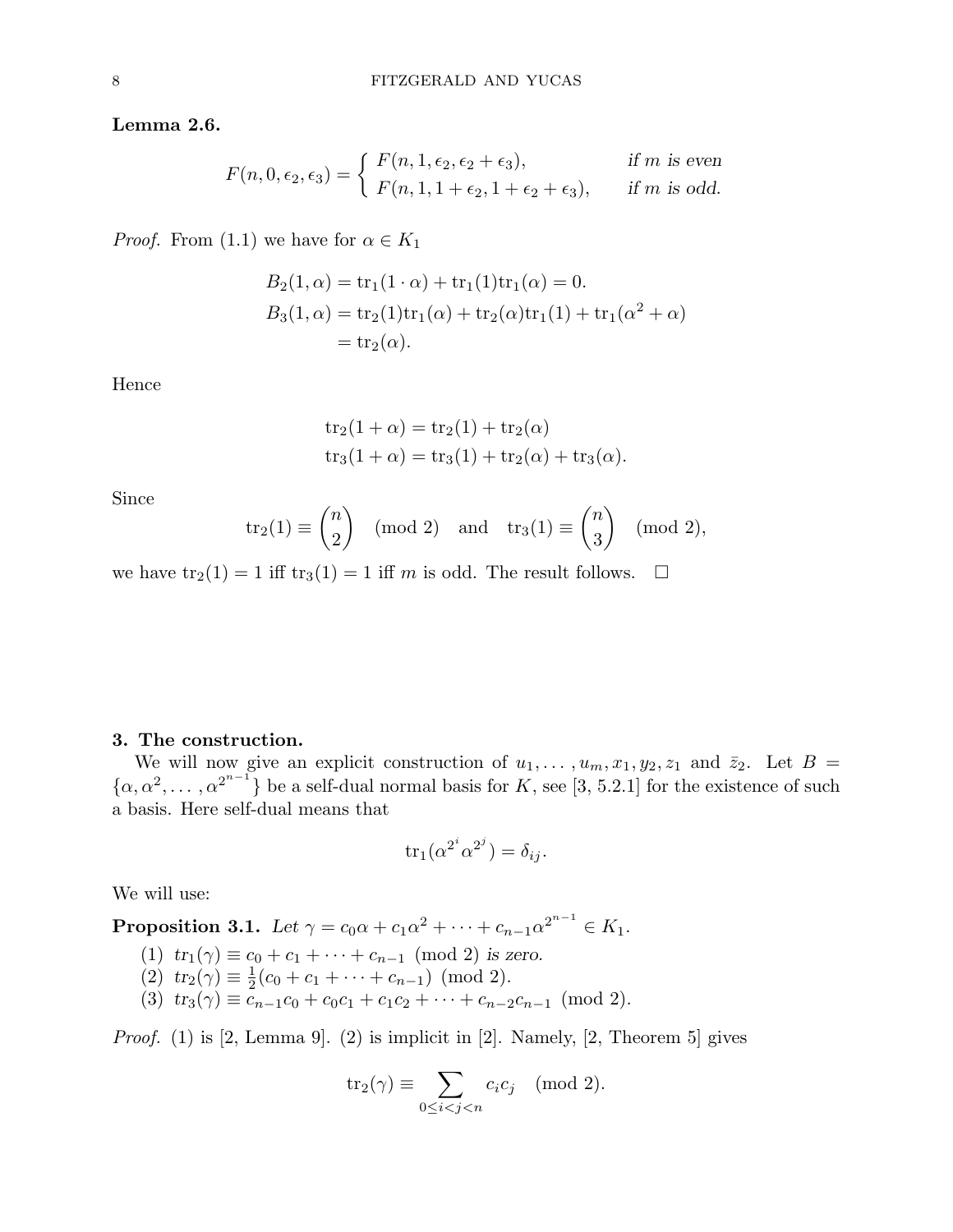Now follow the proof of [2, Lemma 7]. Let k be the number of  $c_i$  equal to 1. The sum  $\sum c_i c_j$  counts the number of pairs of 1's in the string  $c_0 c_1 \ldots c_{n-1}$ . Thus

$$
\sum_{0 \le i < j < n} c_i c_j = \binom{k}{2}.
$$

Since k is even by (1), we have  $\text{tr}_2(\gamma) = 0$  iff  $k \equiv 0 \pmod{4}$ , which yields (2).

For  $(3)$  we have by  $(1.4)$ 

$$
tr_3(\gamma) = tr_1(\gamma^3) = tr_1(\gamma \gamma^2)
$$
  
=  $tr_1((c_0\alpha + c_1\alpha^2 + \dots + c_{n-1}\alpha^{2^{n-1}})(c_{n-1}\alpha + c_0\alpha^2 + \dots + c_{n-2}\alpha^{2^{n-1}})).$ 

Since  $\text{tr}_1(\alpha^{2^i}\alpha^{2^j}) = \delta_{ij}$  we have the result.  $\square$ 

Proposition 3.2. Let  $\beta=b_0\alpha+b_1\alpha^2+\cdots+b_{n-1}\alpha^{2^{n-1}}$  and  $\gamma=c_0\alpha+c_1\alpha^2+\cdots+c_{n-1}\alpha^{2^{n-1}}$ be in  $K_1$ .

- (1)  $B_2(\beta, \gamma) = b_0 c_0 + b_1 c_1 + \cdots + b_{n-1} c_{n-1} \pmod{2}.$
- (2)  $B_3(\beta, \gamma) = b_0(c_{n-1} + c_1) + b_1(c_0 + c_2) + \cdots + b_{n-1}(c_{n-2} + c_0) \pmod{2}.$
- (3)  $B_Q(\beta, \gamma) = b_0(c_{n-1} + c_0 + c_1) + b_1(c_0 + c_1 + c_2) + \cdots + b_{n-1}(c_{n-2} + c_{n-1} + c_0)$ (mod 2).

*Proof.* From (1.1),  $B_2(\beta, \gamma) = \text{tr}_1(\beta\gamma)$ ,  $B_3(\beta, \gamma) = \text{tr}_1(\beta\gamma^2 + \beta^2\gamma)$  and  $B_Q(\beta, \gamma) = \text{tr}_1(\beta\gamma + \gamma)$  $\beta \gamma^2 + \beta^2 \gamma$ ). Now compute using the fact that  $\text{tr}_1(\alpha^{2^i} \alpha^{2^j}) = \delta_{ij}$ .  $\Box$ 

For  $\gamma = c_0 \alpha + c_1 \alpha^2 + \cdots + c_{n-1} \alpha^{2^{n-1}}$  we abuse notation and write  $\gamma = (c_0 c_1 \ldots c_{n-1})$ . We use  $*$  for concatenation and  $n(s)$  for the concatenation of n copies of  $(s)$ . We assume  $n \geq 7$ .

Let

$$
u_1 = (00001) * (n - 6)(0) * (1)
$$
  
\n
$$
u_2 = (1111) * (n - 4)(0)
$$
  
\n
$$
u_j = (1001) * (j - 3)(0) * (1) * (n - 2j)(0) * (1) * (j - 3)(0), \quad j = 3, ..., m
$$
  
\n
$$
x_1 = (1100) * k(1) * (n - k - 4)(0), \quad k = 2\left\lfloor \frac{n - 3}{4} \right\rfloor
$$
  
\n
$$
y_2 = \begin{cases} (11101) * (2t - 1)(1001), & \text{if } n = 8t + 1 \\ (110) * 2t(1100), & \text{if } n = 8t + 3 \\ (11101) * 2t(1001), & \text{if } n = 8t + 5 \\ (101) * (2t + 1)(1100), & \text{if } n = 8t + 7. \end{cases}
$$

If 3 does not divide  $n$  then set

$$
z_1 = \begin{cases} (1001) * (2t - 1)(101) * 2t(100), & \text{if } n = 12t + 1 \\ (00) * (2t + 1)(101) * 2t(001), & \text{if } n = 12t + 5 \\ (0000) * (2t + 1)(110) * 2t(010), & \text{if } n = 12t + 7 \\ (11010) * (2t + 1)(110) * (2t + 1)(100), & \text{if } n = 12t + 11. \end{cases}
$$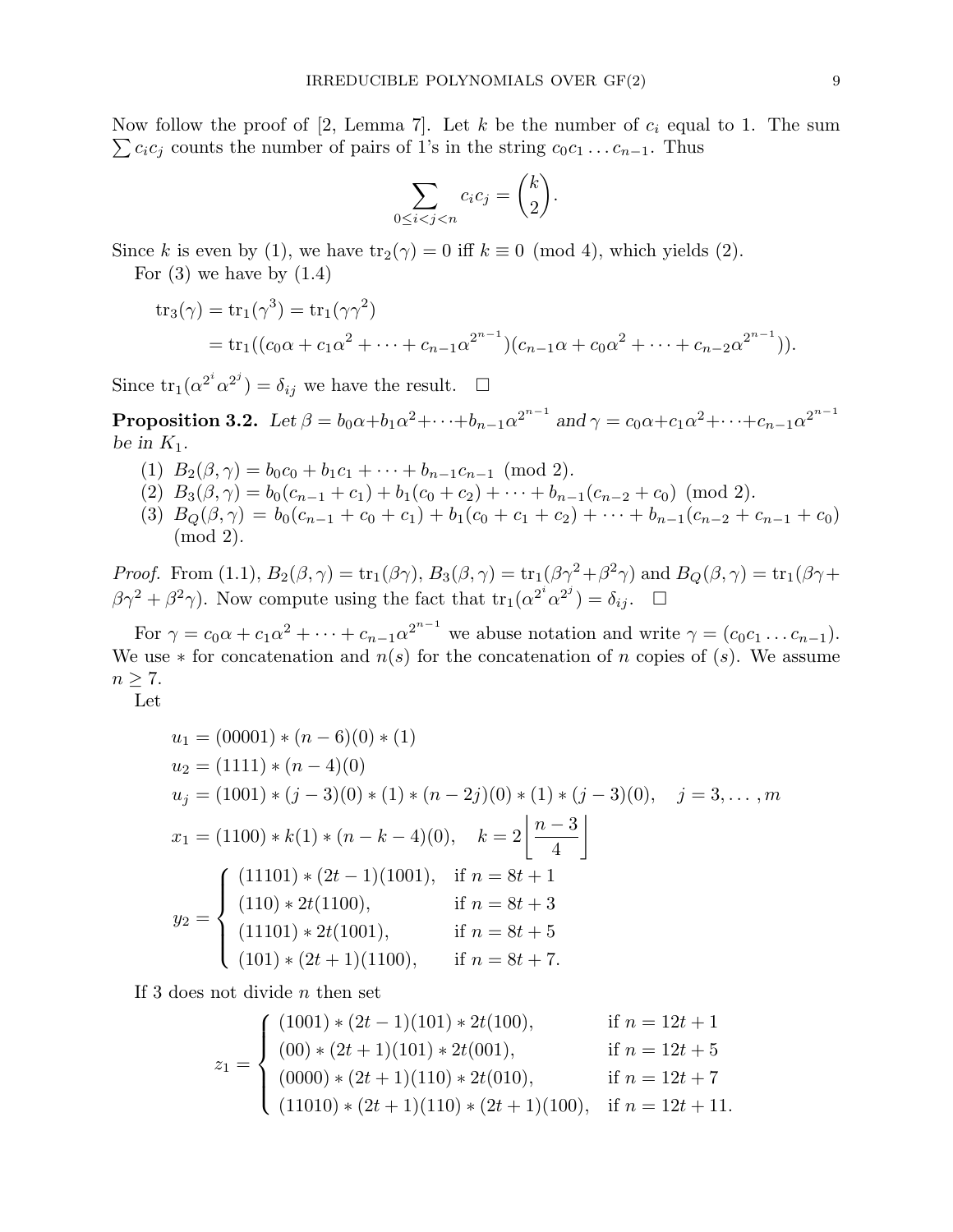If 3 does divide n then set

$$
z_2 = \begin{cases} (000) * 2t(011) * 2t(010), & \text{if } n = 12t + 3 \\ (000010) * 2t(110) * (2t + 1)(100), & \text{if } n = 12t + 9. \end{cases}
$$

#### **Proposition 3.3.** Let  $n \geq 7$ .

(1)  $u_1, \ldots, u_m, x_1, y_2$  and  $z_1$  satisfy conditions (1)-(7) of the last section. (2)

$$
tr_2(x_1) = tr_3(y_2) = \begin{cases} 0, & \text{if } m \equiv 0, 3 \pmod{4} \\ 1, & \text{if } m \equiv 1, 2 \pmod{4}. \end{cases}
$$

- (3) If 3 does not divide n then  $Q(z_1) = tr_2(x_1)$ .
- (4) If 3 does divide n then conditions (8) and (9) of the previous section hold. And  $\overline{Q}(\bar{z}_2) = tr_2(x_1) + 1.$

*Proof.* (1), (2) and (3) consist of several easy computations using  $(3.1)$  and  $(3.2)$ . We do the computations involving  $x_1$ , namely condition  $(5)$  of the previous section and statement (2). Notice that  $u_1 = \alpha^{16} + \alpha^{2^{n-1}}$ ,  $u_2 = \alpha + \alpha^2 + \alpha^4 + \alpha^8$ ,  $u_j = \alpha + \alpha^8 + \alpha^{2^{j+1}} + \alpha^{2^{n-j+2}}$ , for  $j = 3, \ldots, m$ , and

$$
x_1 = \alpha + \alpha^2 + \sum_{i=4}^{m+1} \alpha^{2^i} + \epsilon \alpha^{2^{m+2}},
$$

where

$$
\epsilon = \begin{cases} 0, & \text{if } m \text{ is even} \\ 1, & \text{if } m \text{ is odd.} \end{cases}
$$

Now,  $x_1$  and  $u_1$  match only at  $\alpha^{16}$  so by (3.2),  $B_2(u_1, x_1) = 1$ . In particular,  $x_1 \notin U$ . Next,  $x_1$  and  $u_2$  match only at  $\alpha$  and  $\alpha^2$  so that  $B_2(u_2, x_1) = 0$ . Also,  $x_1$  and  $u_j$ ,  $3 \le j \le m$ , match only at  $\alpha$  and  $\alpha^{2^{j+1}}$  so that  $B_2(u_j, x_1) = 0$ . This proves condition (5). Finally, by  $(3.1),$ 

$$
tr_2(x_1) \equiv \frac{1}{2}(1 + 1 + (m - 2) + \epsilon) \equiv \frac{1}{2}(m + \epsilon) \pmod{2}
$$
  
= 
$$
\begin{cases} 0, & \text{if } m \equiv 0, 3 \pmod{4} \\ 1, & \text{if } m \equiv 1, 2 \pmod{4}. \end{cases}
$$

Suppose 3 divides n. One checks that the non-zero elements of  $C$  are

$$
\gamma_1 = \frac{n}{3}(011)
$$
  $\gamma_2 = \frac{n}{3}(101)$   $\gamma_3 = \frac{n}{3}(110).$ 

Now  $\gamma_2$  and  $\gamma_3$  are not in U since  $B_2(\gamma_2, u_2) = B_2(\gamma_3, u_2) = 1$ . But  $\gamma_1$  is in U, in fact,

$$
\gamma_1 = u_2 + \sum_{i \equiv 0,1 \pmod{3}} u_i.
$$

This also checks condition (8) of §2. For condition (9), take  $\bar{z}_2 = z_2 + (C \cap U)$ .  $\Box$ 

Now simply plug the values from  $(3.3)(2)$  and  $(3.3)(3)$  into the formulas of  $(2.5)$  and (2.6) to get: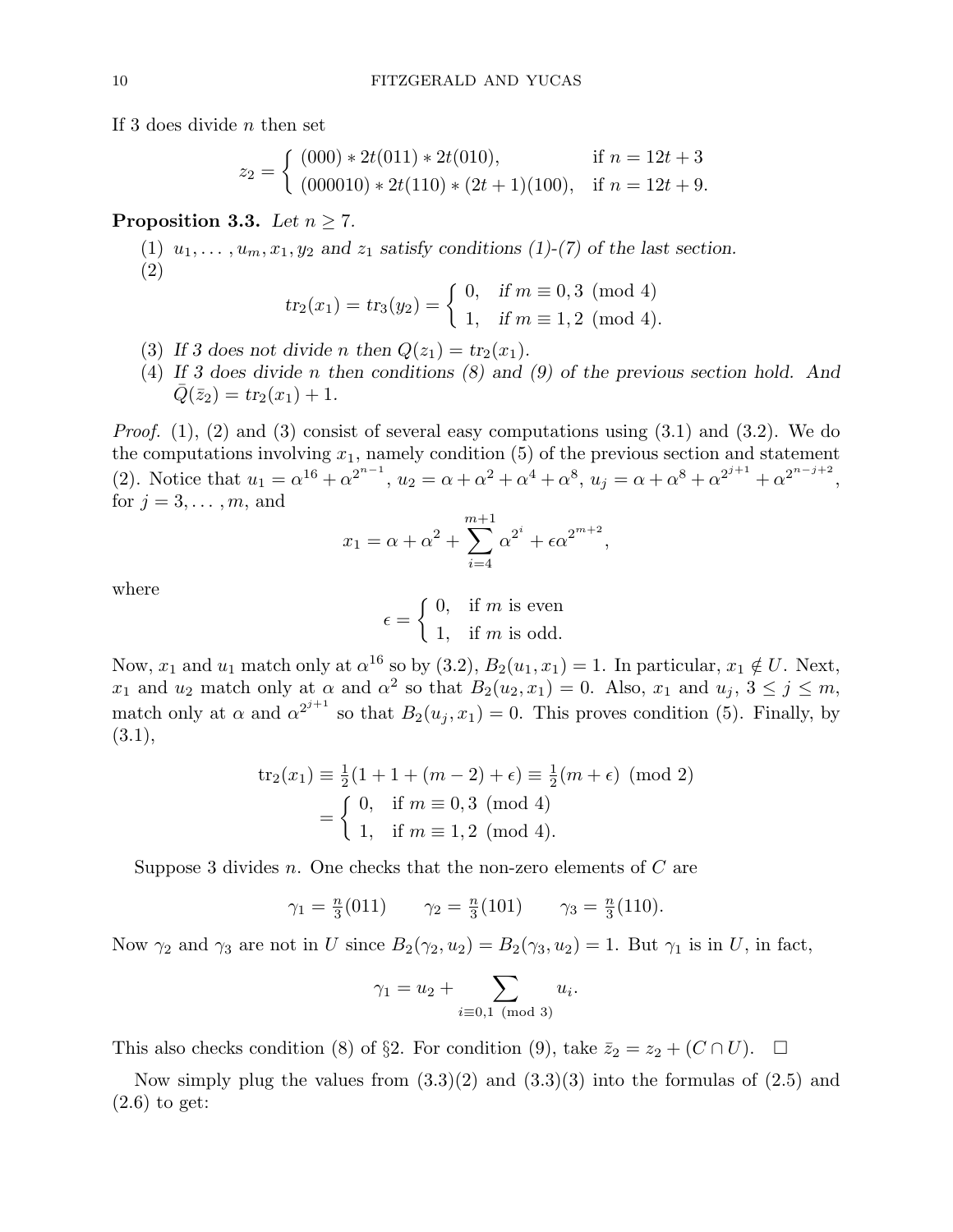**Theorem 3.4.** (1) For  $n = 2m + 1$  odd,  $n > 1$  and 3 not dividing n, we have

 $F(n, \epsilon_1, \epsilon_2, \epsilon_3) = 2^{n-3} +$ 

|  |  | $\frac{m}{m}$ 000 	 001 	 010 	 011 	 100 	 101 	 110 	 111                                                                                         |  |  |
|--|--|-----------------------------------------------------------------------------------------------------------------------------------------------------|--|--|
|  |  | $0 \t 3 \cdot 2^{m-2}$ $-2^{m-2}$ $-2^{m-2}$ $-2^{m-2}$ $3 \cdot 2^{m-2}$ $-2^{m-2}$ $-2^{m-2}$ $-2^{m-2}$                                          |  |  |
|  |  | $1 \quad -3 \cdot 2^{m-2} \quad 2^{m-2} \quad 2^{m-2} \quad 2^{m-2} \quad 2^{m-2} \quad 2^{m-2} \quad 2^{m-2} \quad 2^{m-2} \quad -3 \cdot 2^{m-2}$ |  |  |
|  |  | $2 \quad -3 \cdot 2^{m-2} \quad 2^{m-2} \quad 2^{m-2} \quad 2^{m-2} \quad -3 \cdot 2^{m-2} \quad 2^{m-2} \quad 2^{m-2} \quad 2^{m-2}$               |  |  |
|  |  | 3 3.2m <sup>-2</sup> $-2^{m-2}$ $-2^{m-2}$ $-2^{m-2}$ $-2^{m-2}$ $-2^{m-2}$ $-2^{m-2}$ $-2^{m-2}$ 3.2m <sup>-2</sup>                                |  |  |

where the  $m$  is listed modulo 4.

(2) For  $n = 2m + 1$  odd,  $n > 1$  and 3 dividing n, we have

$$
F(n, \epsilon_1, \epsilon_2, \epsilon_3) = 2^{n-3} +
$$

|  | $\frac{m}{m}$ 000 001 010 011                                 |  | 100 101 110 111            |  |
|--|---------------------------------------------------------------|--|----------------------------|--|
|  | 0 0 $2^{m-1}$ $2^{m-1}$ $-2^m$ 0                              |  | $2^{m-1}$ $-2^m$ $2^{m-1}$ |  |
|  | 1 0 $-2^{m-1}$ $-2^{m-1}$ $2^m$ $-2^{m-1}$ $2^m$ $-2^{m-1}$ 0 |  |                            |  |
|  | 2 0 $-2^{m-1}$ $-2^{m-1}$ $2^m$ 0 $-2^{m-1}$ $2^m$ $-2^{m-1}$ |  |                            |  |
|  | 3 0 $2^{m-1}$ $2^{m-1}$ $-2^m$ $2^{m-1}$ $-2^m$ $2^{m-1}$ 0   |  |                            |  |

where again the m is listed modulo 4.

Note that our proof is only valid for  $n \geq 7$ . The above table however is also valid for  $n = 3, 5$ , which must be checked directly.

#### 4. Irreducible polynomials.

We get formulas for the number of irreducible polynomials over  $GF(2)$  with the first three coefficients prescribed,  $P(n, \epsilon_1, \epsilon_2, \epsilon_3)$ , from the inversion formulas of [8, Theorem 2]. For  $n$  odd these simplify slightly to:

$$
P(n, 0, \epsilon_2, \epsilon_3) = \frac{1}{n} \sum_{d|n} \mu(d) F(n/d, 0, \epsilon_2, \epsilon_3)
$$
  

$$
P(n, 1, \epsilon_2, \epsilon_3) = \frac{1}{n} \sum_{\substack{d|n \\ d \equiv 1}} \mu(d) F(n/d, 1, \epsilon_2, \epsilon_3) + \frac{1}{n} \sum_{\substack{d|n \\ d \equiv 3}} \mu(d) F(n/d, 1, 1 + \epsilon_2, 1 + \epsilon_3).
$$

The congruences here are modulo 4. The tables in (3.4) for F do not include the case  $n = 1$  but these may arise in these inversion formulas. The values are  $F(1, 0, 0, 0) =$  $F(1, 1, 0, 0) = 1$  and the six others are 0.